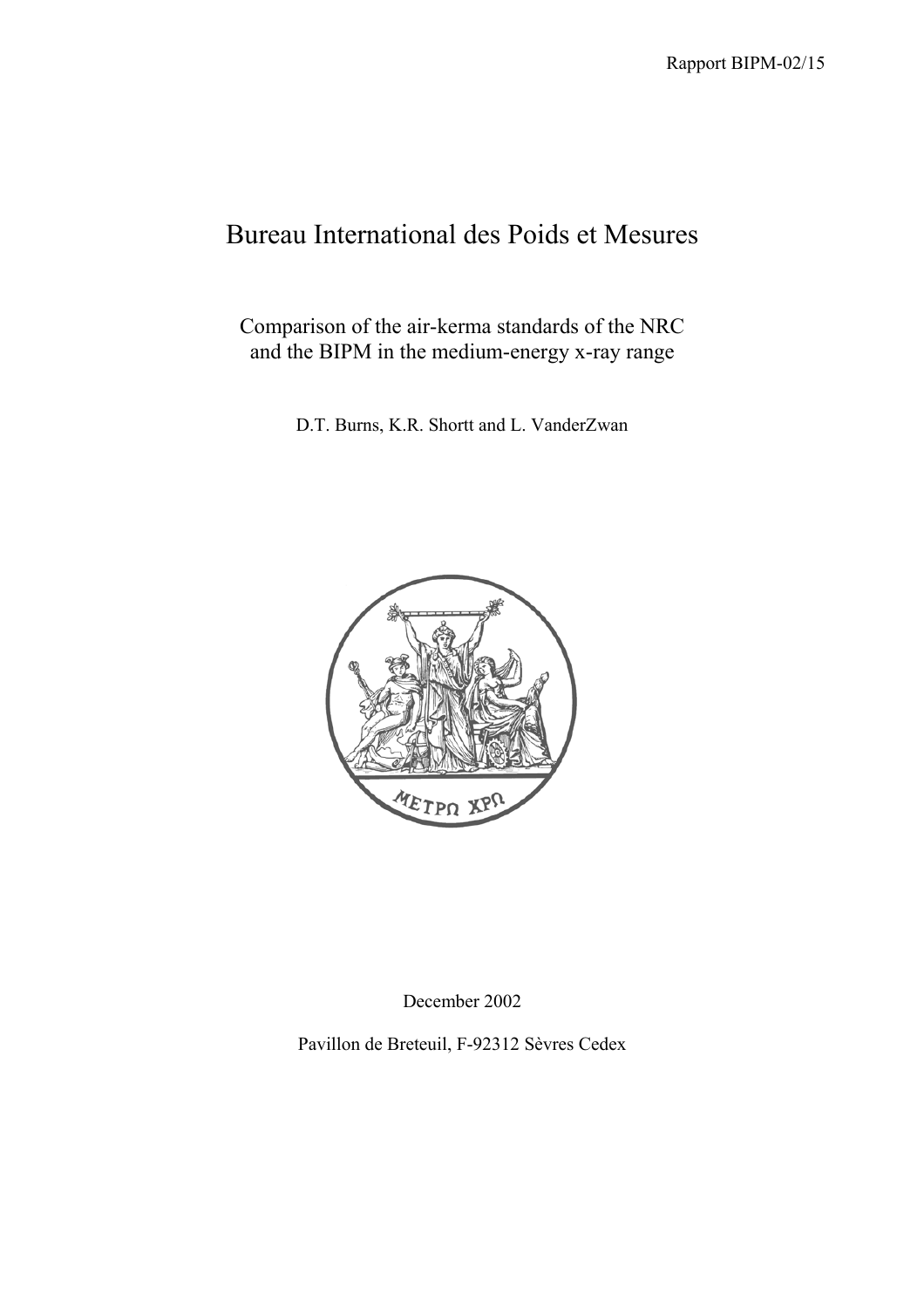# **Comparison of the air-kerma standards of the NRC and the BIPM in the medium-energy x-ray range**

D.T. Burns, K.R. Shortt\* and L. VanderZwan\*

Bureau International des Poids et Mesures, F-92312 Sèvres Cedex \*Ionizing Radiation Section, Institute for National Measurement Standards, National Research Council, Ottawa, Ontario, Canada K1A 0R6

**Abstract** An indirect comparison has been made between the airkerma standards of the NRC and the BIPM in the medium-energy x-ray range. The results show the standards to be in general agreement at the level of two to three standard uncertainties. There is evidence of a trend in the results for different radiation qualities.

### **1. Introduction**

An indirect comparison has been made between the air-kerma standards of the National Research Council of Canada (NRC) and the Bureau International des Poids et Mesures (BIPM) in the x-ray range from 100 kV to 250 kV. Three cylindrical cavity ionization chambers of type NE 2571 were used as transfer instruments. The measurements at the BIPM took place in November 1998 and those at the NRC in the period October to December 1998, using the reference conditions recommended by the CCRI [1].

### **2. Determination of the air-kerma rate**

For a free-air ionization chamber standard with measuring volume *V*, the air-kerma rate is determined by the relation

$$
\dot{K} = \frac{I}{\rho_{\text{air}}V} \frac{W_{\text{air}}}{e} \frac{1}{1 - g_{\text{air}}} \prod_{i} k_{i}
$$
\n(1)

where  $\rho_{\text{air}}$  is the density of air under reference conditions, *I* is the ionization current under the same conditions,  $W_{air}$  is the mean energy expended by an electron of charge  $e$  to produce an ion pair in air, *g*air is the mean fraction of the initial electron energy lost by bremsstrahlung production in air, and  $\Pi$   $k_i$  is the product of the correction factors to be applied to the standard.

The values used for the physical constants  $\rho_{air}$  and  $W_{air}/e$  are given in Table 1. For use with this dry-air value for  $\rho_{air}$ , the ionization current *I* must be corrected for humidity and for the difference between the density of the air of the measuring volume at the time of measurement and the value given in the table<sup>1</sup>.

## **3. Details of the standards**

 $\overline{a}$ 

Both free-air chamber standards are of the conventional parallel-plate design. The measuring volume  $V$  is defined by the diameter of the defining aperture and the length of the collecting region. The BIPM air-kerma standard is described in [2]. Details of the NRC medium-energy exposure standard (MEES), which has not previously been compared with the BIPM standard, are given in [3]. The main dimensions, the measuring volume and the polarizing voltage for each chamber are shown in Table 2.

<sup>&</sup>lt;sup>1</sup> For an air temperature *T*, pressure *P* and relative humidity 50 % in the measuring volume, this involves a temperature correction  $T/T_0$ , a pressure correction  $P_0/P$ , a humidity correction  $k_h = 0.9980$ , and the factor 1.0002 to account for the compressibility of dry air between  $T \sim 293$  K and  $T_0 = 273.15$  K.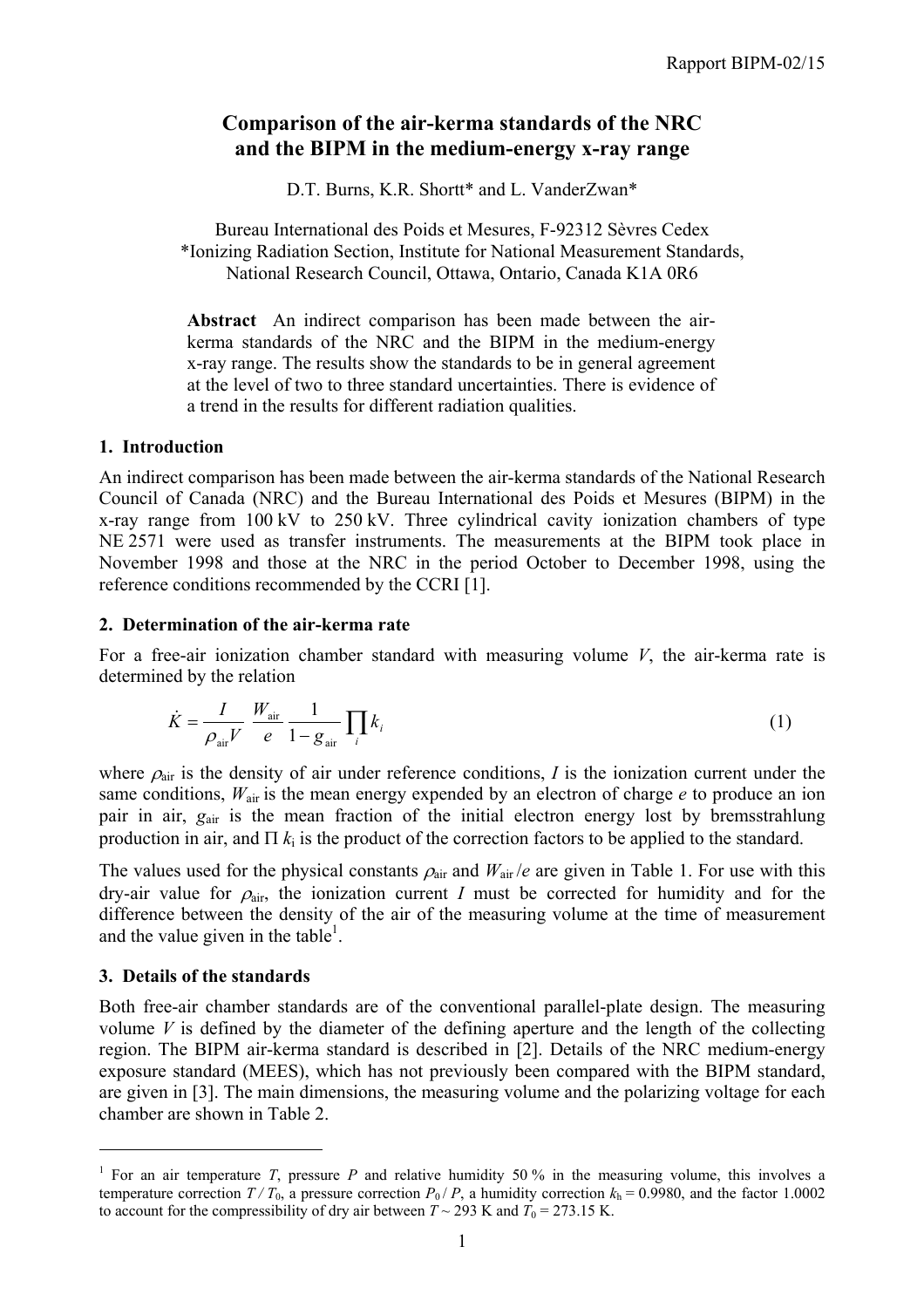| Constant                         | Value                     | $u_i$  |
|----------------------------------|---------------------------|--------|
| $\rho_{\text{air}}$ <sup>+</sup> | 1.2930 kg m <sup>-3</sup> | 0.0001 |
| $W_{\rm air}$ / $e$              | 33.97 J $C^{-1}$          | 0.0015 |

#### **Table 1. Physical constants used in the determination of the air-kerma rate**

 $\dagger u_i$  is the relative standard uncertainty.

 $\ddagger$  Density of dry air at  $T_0 = 273.15$  K and  $P_0 = 101.325$  kPa.

| Standard                           | <b>BIPM</b> | <b>NRC MEES</b> |
|------------------------------------|-------------|-----------------|
| Aperture diameter / mm             | 9.939       | 10.008          |
| Air path length $/$ mm             | 281.5       | 419             |
| Collecting length / mm             | 60.004      | 101.73          |
| Electrode separation / mm          | 180         | 260             |
| Collector width / mm               | 200         | 350             |
| Measuring volume / mm <sup>3</sup> | 4655.4      | 8002.6          |
| Polarizing voltage / V             | 4000        | 5000            |

**Table 2. Main characteristics of the standards**

#### **4. The transfer instruments**

#### *4.1 Determination of the calibration coefficient for a transfer instrument*

The air-kerma calibration coefficient  $N_K$  for a transfer instrument is given by the relation

$$
N_K = \frac{\dot{K}}{I_{\text{tr}}} \tag{2}
$$

where  $\ddot{K}$  is the air-kerma rate determined by the standard using (1) and  $I_{tr}$  is the ionization current measured by the transfer instrument and the associated current-measuring system. The current *I*tr is corrected to the standard conditions of air temperature, pressure and relative humidity chosen for the comparison ( $T = 293.15$  K,  $P = 101325$  kPa and  $h = 50\%$ ).

In general, to derive a comparison result from the calibration coefficients  $N_{K,BIPM}$  and  $N_{K,NMI}$ measured, respectively, at the BIPM and at a national measurement institute (NMI), differences in the radiation qualities must be taken into account. Each quality used for the comparison has the same nominal generating potential at each institute, but the half-value layers (HVLs) may differ. A radiation quality correction factor  $k<sub>Q</sub>$  is derived for each comparison quality *Q*. This corrects the calibration coefficient  $N_{K,NMI}$  determined at the NMI into one which applies at the 'equivalent' BIPM quality and is derived by interpolation of the  $N_{K,NM}$  values in terms of log(HVL). The comparison result at each quality is then taken as

$$
R_{K,\text{NMI}} = \frac{k_{\text{Q}} N_{K,\text{NMI}}}{N_{K,\text{BIPM}}} \tag{3}
$$

In practice, the half-value layers normally differ by only a small amount and  $k<sub>Q</sub>$  is close to unity.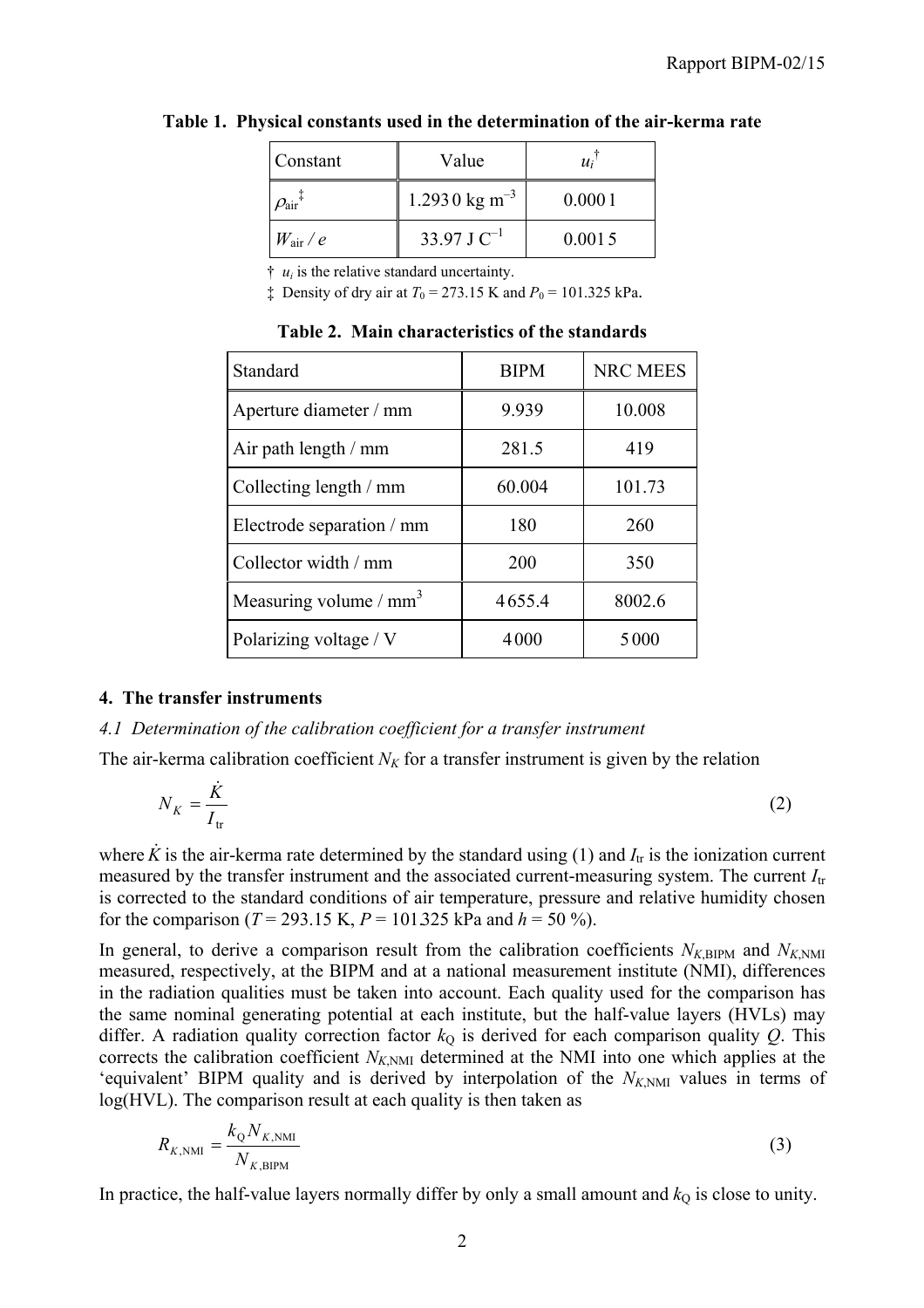#### *4.2 Details of the transfer instruments*

Three cylindrical cavity ionization chambers belonging to the NRC were used as transfer instruments for the comparison. Their main characteristics are given in Table 3. The reference point for each chamber was taken to be on the cylindrical axis 13 mm from the chamber tip. Each chamber was oriented so that the line on the chamber stem was facing towards the source.

| Chamber<br>type                    | <b>NE 2571</b>      |
|------------------------------------|---------------------|
| Serial numbers                     | 2572, 2587 and 2595 |
| Geometry                           | cylindrical         |
| External diameter / mm             | 7.0                 |
| Wall material                      | graphite            |
| Wall density / $g \text{ cm}^{-3}$ | 1.8                 |
| Wall thickness / mm                | 0.36                |
| Nominal volume $/mm3$              | 690                 |
| Polarizing voltage / V             | $+300$              |

**Table 3. Main characteristics of the transfer chambers**

## **5. Calibration at the BIPM**

#### *5.1 BIPM irradiation facility and reference radiation qualities*

The BIPM medium-energy x-ray laboratory houses a constant-potential generator and a tungsten-anode x-ray tube with an inherent filtration of 2.3 mm aluminium. Both the generating potential and the tube current are stabilized using feedback systems constructed at the BIPM; this results in a very high stability and obviates the need for a transmission current monitor. The radiation qualities used in the range from 100 kV to 250 kV are those recommended by the CCRI [1] and are given in Table 4.

The irradiation area is temperature controlled at around 20 °C and is stable over the duration of a calibration to better than  $0.1 \degree C$ . Two thermistors, calibrated to a few mK, measure the temperature of the ambient air and the air inside the BIPM standard (which is controlled at 25 °C). Air pressure is measured by means of a barometer positioned at the height of the beam axis. The relative humidity is controlled within the range 47 % to 53 % and consequently no humidity correction is applied to the current measured using transfer instruments.

## *5.2 BIPM standard and correction factors*

The reference plane for the BIPM standard was positioned at 1 200 mm from the radiation source, with a reproducibility of 0.03 mm. The standard was aligned on the beam axis to an estimated uncertainty of 0.1 mm. The beam diameter in the reference plane is 105 mm for all radiation qualities; an off-axis displacement of 0.1 mm produces a relative change in the measured current of no more than  $3 \times 10^{-4}$  at 100 kV.

During the calibration of the transfer chambers, measurements using the BIPM standard were made at both polarities to correct for any polarity effect in the standard. The measured difference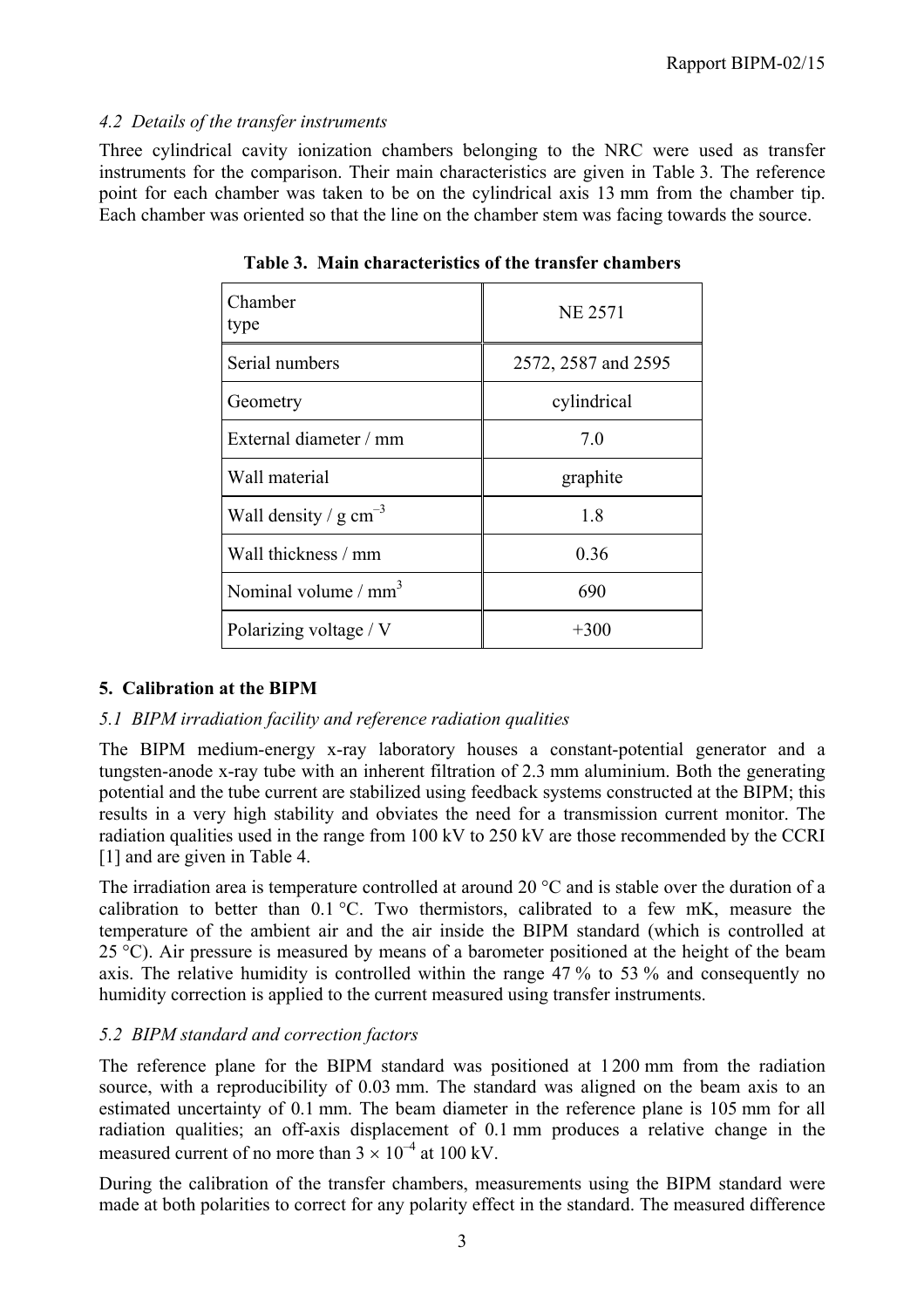was typically  $2 \times 10^{-4}$  in relative value. The leakage current for the BIPM standard, relative to the ionization current, was measured to be around  $1 \times 10^{-4}$ .

The correction factors applied to the ionization current measured at each radiation quality using the BIPM standard, together with their associated uncertainties, are given in Table 5.

| Generating potential / kV                                             | 100    | 135    | 180    | 250    |
|-----------------------------------------------------------------------|--------|--------|--------|--------|
| Additional Al filtration / mm                                         | 1.2032 |        |        |        |
| Additional Cu filtration / mm                                         |        | 0.2321 | 0.4847 | 1.5701 |
| Al $HVL/mm$                                                           | 4.027  |        |        |        |
| Cu HVL / mm                                                           | 0.148  | 0.494  | 0.990  | 2.500  |
| $\mu$ <sub>air</sub> <sup>†</sup> / 10 <sup>-3</sup> mm <sup>-1</sup> | 0.0360 | 0.0238 | 0.0201 | 0.0174 |
| $K_{\text{BIPM}}$ / mGy s <sup>-1</sup>                               | 0.21   | 0.20   | 0.29   | 0.38   |

**Table 4. Characteristics of the BIPM reference radiation qualities**

† Air attenuation coefficient at 293.15 K and 101.325 kPa, measured at the BIPM for an air path length of 270 mm.

| Generating                       | 100    | 135    | 180    | 250    | Relative standard<br>uncertainty |              |
|----------------------------------|--------|--------|--------|--------|----------------------------------|--------------|
| potential / kV                   |        |        |        |        | $u_{iA}$                         | $u_{iB}$     |
| Air attenuation $k_a^{\dagger}$  | 1.0102 | 1.0067 | 1.0057 | 1.0049 | 0.0003                           | 0.0001       |
| Scattered radiation $k_{\rm sc}$ | 0.9948 | 0.9962 | 0.9967 | 0.9969 |                                  | 0.0007       |
| Electron loss $k_e$              | 1.0000 | 1.0023 | 1.0052 | 1.0078 |                                  | $0.0010^{4}$ |
| Ion recombination $k_s$          | 1.0005 | 1.0005 | 1.0005 | 1.0005 | 0.0002                           | 0.0001       |
| Field distortion $k_d$           | 1.0000 | 1.0000 | 1.0000 | 1.0000 |                                  | 0.0007       |
| Aperture edge transmission $k_1$ | 0.9999 | 0.9998 | 0.9997 | 0.9996 |                                  | 0.0001       |
| Wall transmission $k_p$          | 1.0000 | 1.0000 | 0.9999 | 0.9988 | 0.0001                           |              |
| Humidity $k_h$                   | 0.9980 | 0.9980 | 0.9980 | 0.9980 |                                  | 0.0003       |
| $1-g_{\text{air}}$               | 0.9999 | 0.9999 | 0.9998 | 0.9997 |                                  | 0.0001       |

**Table 5. Correction factors for the BIPM standard**

† These are nominal values for 293.15 K and 101.325 kPa; each measurement is corrected using the air temperature and pressure measured at the time.

‡ The value is less for the 100 kV and 135 kV radiation qualities.

The factor *k*a corrects for the attenuation of the x-ray fluence along the air path between the reference plane and the centre of the collecting volume. It is evaluated using the measured airattenuation coefficients  $\mu_{air}$  given in Table 4. In practice, the values used for  $k_a$  take account of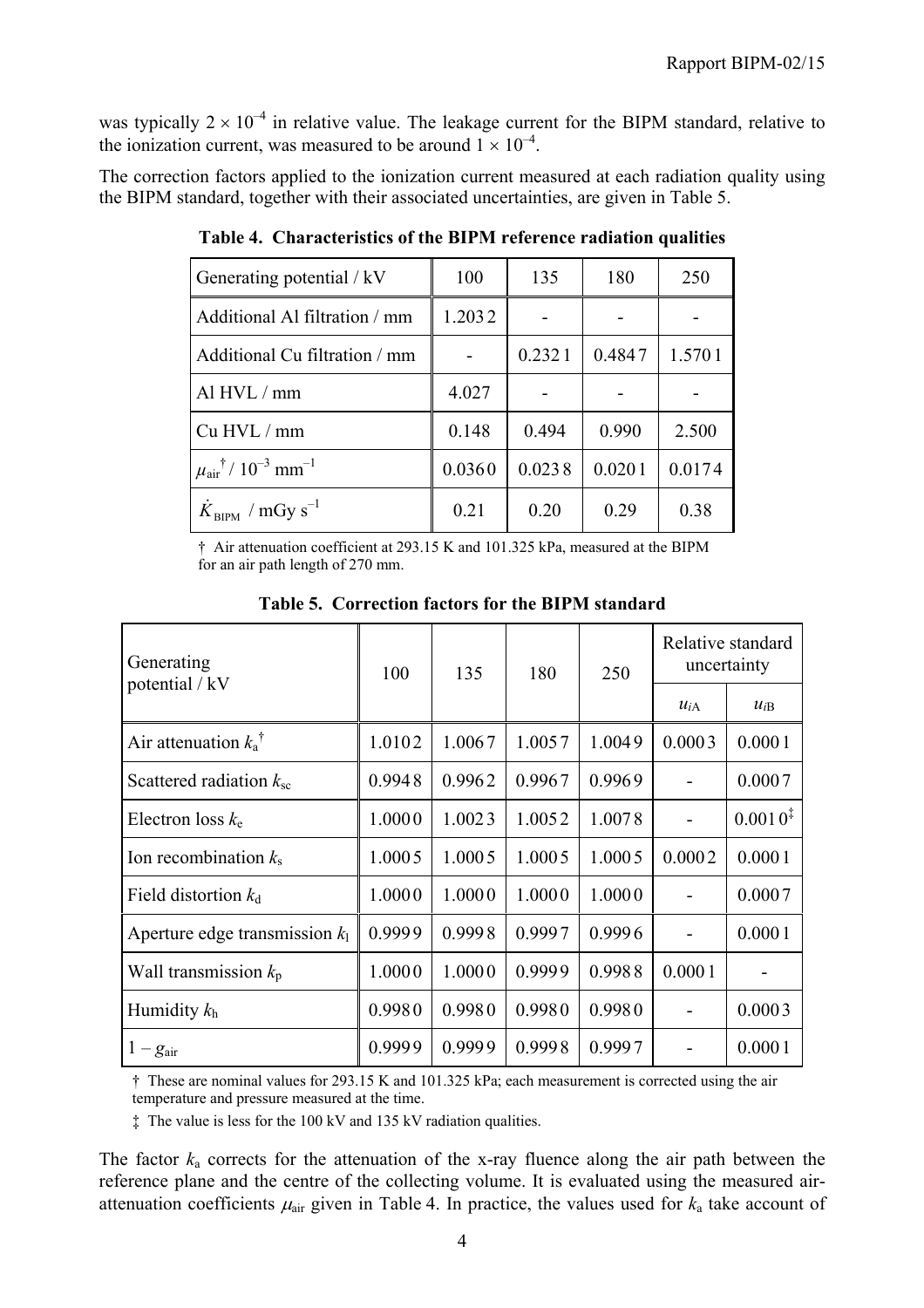the temperature and pressure of the air in the standard at the time of the measurements. Ionization current measurements (both for the standard and for transfer chambers) are also corrected for changes in air attenuation arising from variations in the temperature and pressure of the ambient air between the radiation source and the reference plane.

## *5.3 Transfer chamber positioning and calibration at the BIPM*

The reference point for each chamber was positioned in the reference plane (1 200 mm from the radiation source), with a reproducibility of 0.03 mm. Each transfer chamber was aligned on the beam axis to an estimated uncertainty of 0.1 mm.

The leakage current was measured before and after each series of ionization current measurements and a correction made using the mean value. The relative leakage current was typically  $8 \times 10^{-4}$  for transfer chambers 2587 and 2595, and  $3 \times 10^{-4}$  for transfer chamber 2572.

The relative standard uncertainty of the mean of each of two series of ten measurements at each radiation quality was typically  $2 \times 10^{-4}$  for all three transfer chambers, although the repeatability was poorer, typically  $5 \times 10^{-4}$ .

# **6. Calibration at the NRC**

# *6.1 NRC irradiation facility and reference radiation qualities*

The medium-energy x-ray facility at the NRC comprises two constant-potential generators (Glassman,  $\pm 160$  kV) and a tungsten-anode x-ray tube (Comet, bipolar, 320 kV) with a 3 mm beryllium window and a focal spot size of approximately 3 mm by 3 mm. The generating potential is measured at 3 s intervals using two voltage dividers [4], calibrated to 3 parts in  $10^5$ , and is constant for a given radiation quality to better than 5 V. The x-ray tube current is stabilized over a wide dynamic range ( $\mu A$  to mA) using a feedback system developed at the NRC that controls the filament current. In relative terms, stability over the short term is around  $5 \times 10^{-5}$  and long-term stability (0.5 year) around  $1 \times 10^{-3}$ . The characteristics of the NRC realization of the CCRI comparison qualities [1] are given in Table 6.

The x-ray output is switched on and off using a mechanical shutter with a timing uncertainty of about 15 ms. The combination of tube current and shutter time serves as a beam monitor. A parallel-plate transmission ionization chamber provides a second, independent beam monitor. This is located 34 cm from the focal spot and consists of five layers of aluminized Mylar, totalling 5.6 mg cm<sup>-2</sup> of Mylar and 0.21 mg cm<sup>-2</sup> of aluminium. The air temperature for this monitor is measured by a sensor mounted inside the chamber. The two beam monitors typically agree at the level of 2 parts in  $10^{-4}$ .

Ambient air pressure was recorded using a barometer positioned at the height of the beam axis. The relative humidity was measured using a thin polymer film sensor and during the measurements was around 30 %.

## *6.2 NRC standard and correction factors*

The reference plane for the NRC standard was positioned at 1 000 mm from the radiation source, with a reproducibility of 0.1 mm. The standard was aligned on the beam axis to an uncertainty of 0.2 mm. The beam diameter in the reference plane is 90 mm for all radiation qualities.

The ionization current from the standard is measured using a Keithley 642 electrometer with a calibrated 2.2 nF feedback capacitor. The voltage generated across the capacitor is measured using a Keithley 2002 voltmeter with a relative accuracy of around  $5 \times 10^{-5}$ . The temperature of the air in the standard was measured using a sensor attached to the frame of the collector plate system. This temperature generally follows the ambient air temperature to within 0.05 °C.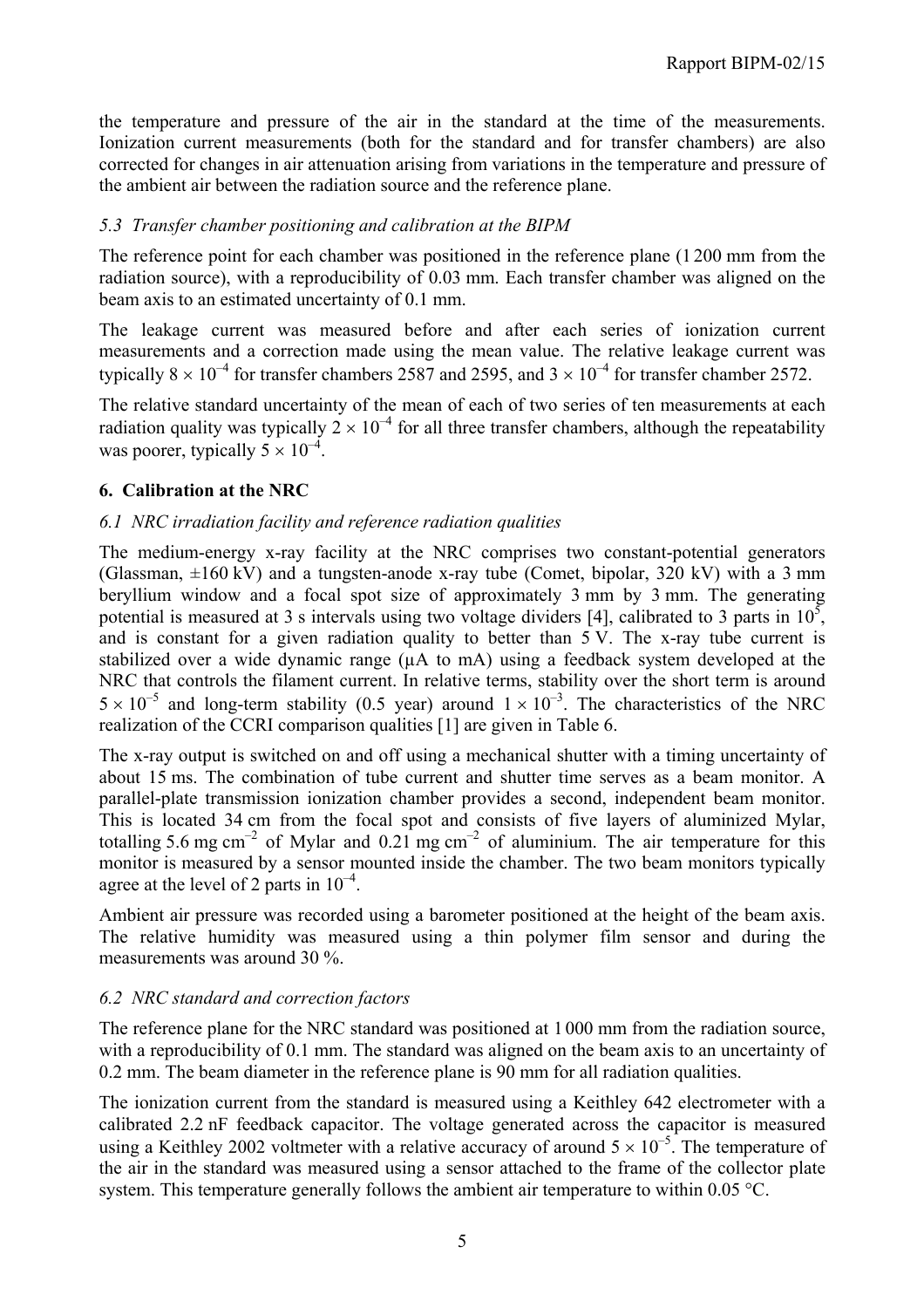During the calibration of the transfer chambers, measurements using the NRC standard were made at one polarity only. Previous measurements have shown the difference between positive and negative polarity to be less than  $3 \times 10^{-4}$  in relative value. The relative leakage current was measured to be less than  $5 \times 10^{-5}$ .

The correction factors applied to the ionization current measured at each radiation quality using the NRC standard, together with their associated uncertainties, are given in Table 7. Of note is the humidity correction factor of 0.9975, evaluated for a relative humidity around 30 %. This differs from the value 0.9980 applied at the BIPM where the relative humidity is close to 50 %.

| Generating potential / kV                                 | 100    | 135    | 180    | 250    |
|-----------------------------------------------------------|--------|--------|--------|--------|
| Additional Al filtration / mm                             | 3.63   | 1.00   | 1.25   | 1.00   |
| Additional Cu filtration / mm                             |        | 0.25   | 0.50   | 1.70   |
| Al HVL / mm                                               | 4.022  |        |        |        |
| Cu HVL / mm                                               |        | 0.488  | 0.991  | 2.533  |
| $\mu_{\text{air}}^{\dagger}$ / $10^{-3}$ mm <sup>-1</sup> | 0.0346 | 0.0240 | 0.0197 | 0.0164 |
| $K_{\text{NRC}}$ / mGy s <sup>-1</sup>                    | 0.95   | 0.96   | 1.33   | 1.01   |

**Table 6. Characteristics of the NRC reference radiation qualities**

† Air attenuation coefficient at 293.15 K and 101.325 kPa, measured at the NRC for an air path length of 419 mm.

| Generating                       | 100    | 135    | 180    | 250    | Relative standard<br>uncertainty |          |
|----------------------------------|--------|--------|--------|--------|----------------------------------|----------|
| potential / kV                   |        |        |        |        | $u_{iA}$                         | $u_{iB}$ |
| Air attenuation $k_a^{\dagger}$  | 1.0146 | 1.0101 | 1.0083 | 1.0069 | 0.0002                           | 0.0007   |
| Scattered radiation $k_{\rm sc}$ | 0.9931 | 0.9934 | 0.9937 | 0.9947 |                                  | 0.0010   |
| Electron loss $k_e$              | 1.0000 | 1.0005 | 1.0011 | 1.0031 |                                  | 0.0007   |
| Ion recombination $k_s$          | 1.0012 | 1.0012 | 1.0014 | 1.0012 | 0.0001                           | 0.0002   |
| Field distortion $k_d$           | 1.0000 | 1.0000 | 1.0000 | 1.0000 |                                  | 0.0015   |
| Aperture edge transmission $k_1$ | 1.0000 | 1.0000 | 1.0000 | 1.0000 |                                  | 0.0001   |
| Wall transmission $k_p$          | 1.0000 | 1.0000 | 1.0000 | 1.0000 | $\overline{\phantom{a}}$         | 0.0002   |
| Humidity $k_h$                   | 0.9975 | 0.9975 | 0.9975 | 0.9975 |                                  | 0.0003   |
| $1-g_{\text{air}}$               | 0.9999 | 0.9999 | 0.9998 | 0.9997 |                                  | 0.0001   |

**Table 7. Correction factors for the NRC standard**

† These are nominal values for 293.15 K and 101.325 kPa; each measurement is corrected using the air temperature and pressure measured at the time.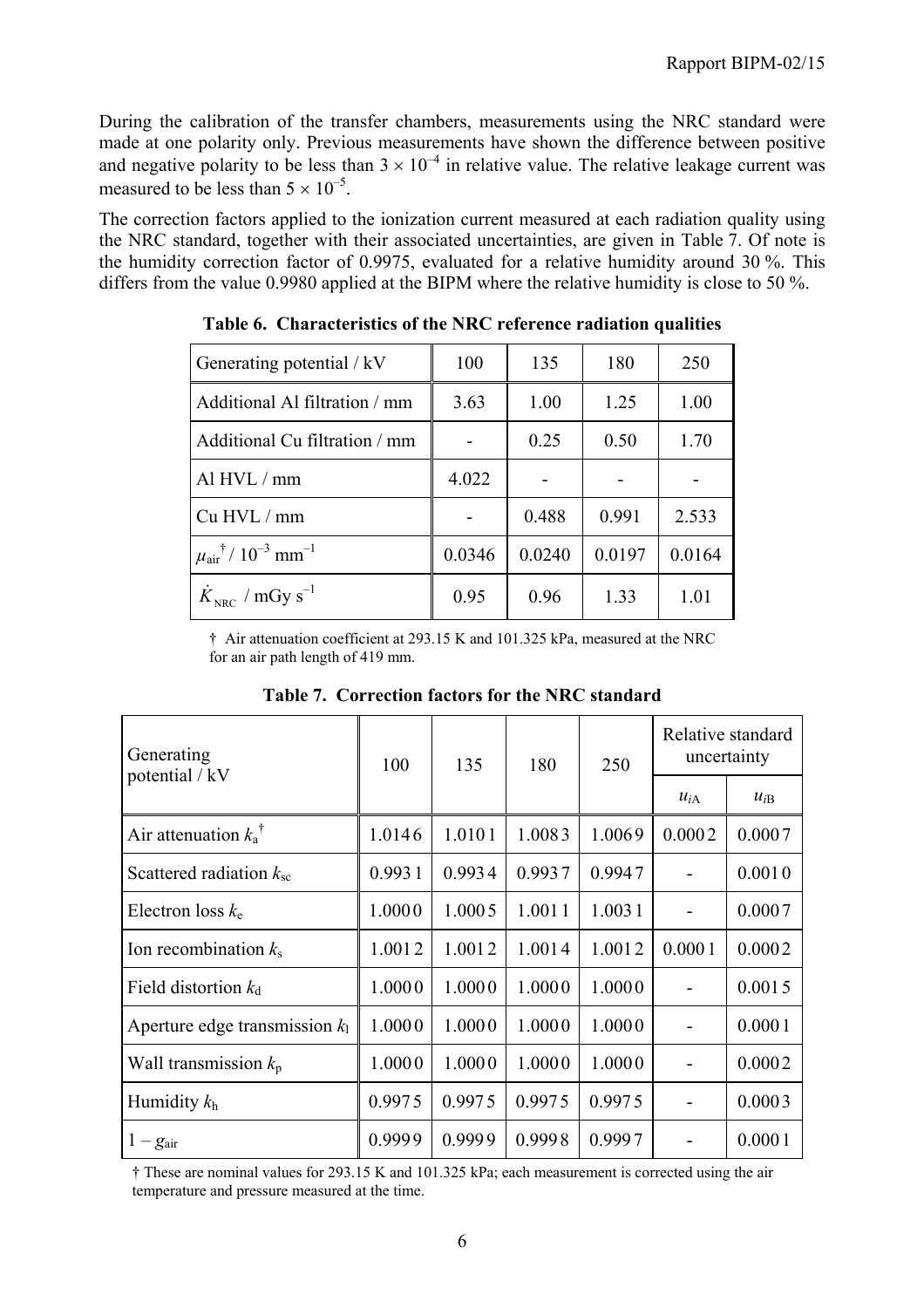# *6.3 Transfer chamber positioning and calibration at the NRC*

For each transfer chamber the reference point was positioned at the reference distance (100 0 mm from the radiation source), reproducible to 0.1 mm. Each was aligned on the beam axis to an estimated uncertainty of 0.2 mm.

The air temperature for the transfer chambers was measured using a sensor mounted inside a dummy thimble chamber positioned around 15 cm from the chamber (outside the radiation field). This is known to follow the transfer chamber temperature within 0.05 °C. A correction factor 0.9995 has been applied to the current measured for each transfer chamber to account for the difference between the measured relative humidity of 30 % and the reference value of 50 %.

Each transfer chamber was pre-irradiated for about thirty minutes, during which time the relative response changed by typically  $8 \times 10^{-3}$ , most of the change taking place within the first ten minutes. The time required for a given chamber to stabilize depends on its irradiation history. The relative standard uncertainty arising from variations in radiation conditioning is estimated to be  $3 \times 10^{-4}$ . The leakage current for each transfer chamber was typically less than 10 fA, resulting in relative corrections of less than  $5 \times 10^{-4}$ .

The relative standard uncertainty of the mean of three series of five measurements at each radiation quality was typically  $5 \times 10^{-4}$  for each transfer chamber.

| Laboratory                        | <b>BIPM</b> |          | <b>NRC</b> |          |
|-----------------------------------|-------------|----------|------------|----------|
| Relative standard uncertainty     | $u_{iA}$    | $u_{iB}$ |            | $u_{iB}$ |
| Ionization current                | 0.0003      | 0.0002   | 0.0003     | 0.0003   |
| Volume                            | 0.0001      | 0.0005   | 0.0001     | 0.0004   |
| Positioning                       | 0.0001      | 0.0001   | 0.0002     | 0.0001   |
| Correction factors (excl. $k_h$ ) | 0.0004      | 0.0014   | 0.0002     | 0.0021   |
| Humidity $k_h$                    |             | 0.0003   |            | 0.0003   |
| Physical constants                |             | 0.0015   |            | 0.0015   |
| $\dot{K}^{\,}_{\mathrm{lab}}$     | 0.0005      | 0.0021   | 0.0004     | 0.0026   |

**Table 8. Uncertainties associated with the standards**

#### **7. Additional corrections to transfer chamber measurements**

#### *7.1 Ion recombination, polarity and beam non-uniformity*

As can be seen from Tables 4 and 6, the air-kerma rates at the NRC are two to five times higher than those at the BIPM. Thus volume recombination effects will be greater for the transfer chamber calibrations at the NRC, although no recombination corrections  $k_{\text{str}}$  have been applied at either laboratory. Based on previous measurements of recombination corrections for the NE 2571 chamber type, this effect is small and is accounted for by introducing a component of uncertainty of  $2 \times 10^{-4}$  in relative value.

Each transfer chamber was used with the same polarity at each laboratory and so no corrections  $k_{\text{pol-tr}}$  are applied for polarity effects in the transfer chambers. The polarity correction for the NE 2571 chamber type in medium-energy x rays is typically within  $2 \times 10^{-3}$  of unity. The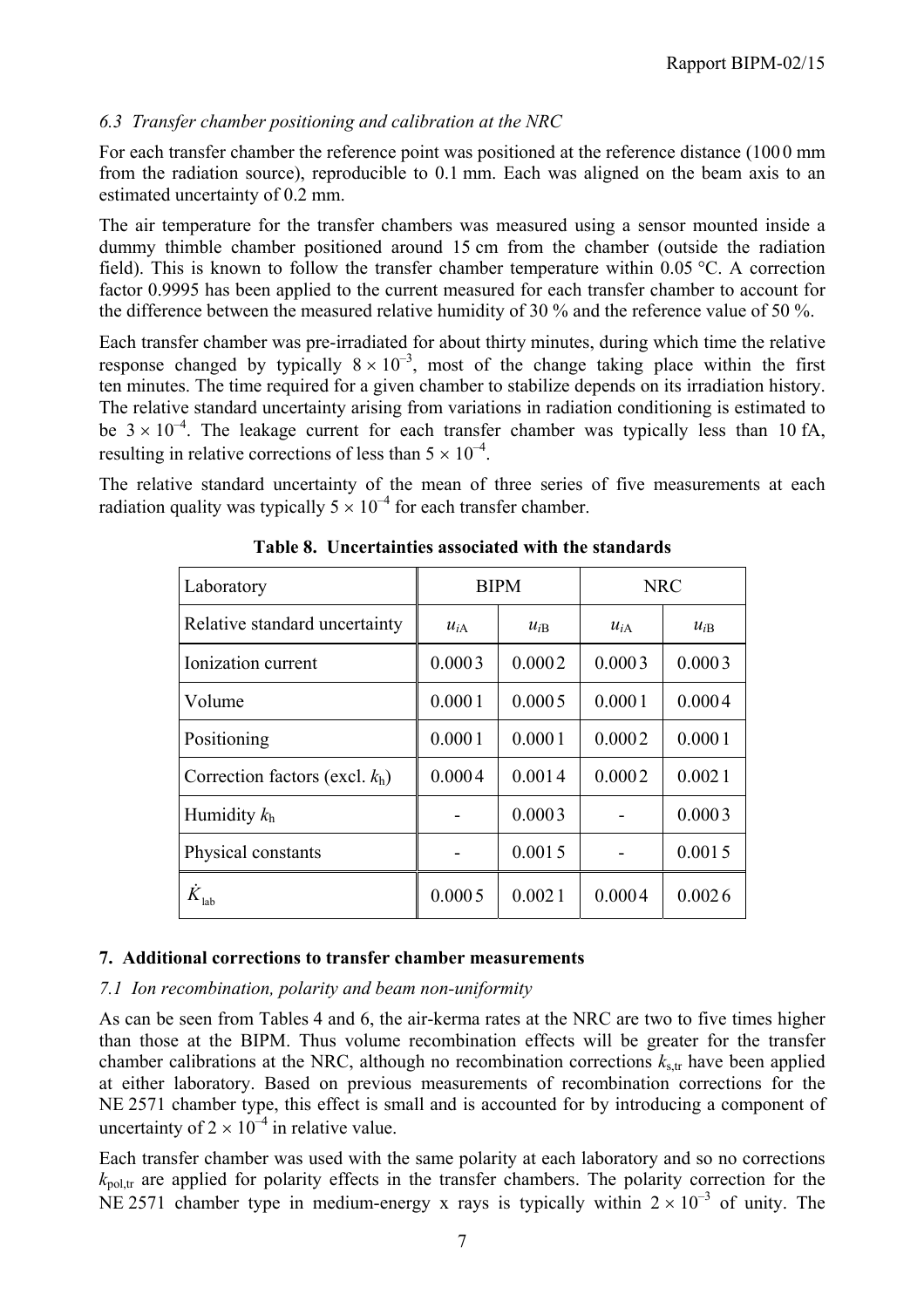relative standard uncertainty associated with the neglect of polarity corrections is estimated to be  $3 \times 10^{-4}$ 

No correction  $k_{\text{m,tr}}$  is applied at either laboratory for the radial non-uniformity of the radiation field. For small cylindrical transfer chambers, the effect will be very small (less than  $1 \times 10^{-4}$  in relative value).

# *7.2 Radiation quality correction factors kQ*

As noted in Section 4.1, slight differences in radiation qualities may require a correction factor *k*Q. However, from Tables 4 and 6 it is evident that the BIPM and NRC radiation qualities are very closely matched in terms of HVL and so the correction factor  $k_0$  is taken to be unity for all qualities, with a negligible uncertainty.

# **8. Uncertainties**

The uncertainties associated with the primary standards are listed in Table 8, those for the transfer chamber calibrations in Table 9 and those for the comparison results in Table 10.

| Laboratory                              | <b>BIPM</b>          |        | <b>NRC</b> |          |  |
|-----------------------------------------|----------------------|--------|------------|----------|--|
| Relative standard uncertainty           | $u_{iA}$<br>$u_{iB}$ |        | $u_{iA}$   | $u_{iB}$ |  |
| $\dot{K}_{\rm lab}$                     | 0.0005               | 0.0021 | 0.0004     | 0.0026   |  |
| Positioning of transfer chamber         | 0.0001               | 0.0001 | 0.0001     | 0.0001   |  |
| $I_{tr}$                                | 0.0005               | 0.0002 | 0.0004     | 0.0005   |  |
| Radial non-uniformity $k_{\text{m,tr}}$ |                      | 0.0001 |            | 0.0001   |  |
| $N_{K,lab}$                             | 0.0007               | 0.0021 | 0.0006     | 0.0027   |  |

**Table 9. Uncertainties associated with the calibration of the transfer chambers**

**Table 10. Uncertainties associated with the comparison results**

| Relative standard uncertainty        | $u_{iA}$         | $u_{iB}$           |  |
|--------------------------------------|------------------|--------------------|--|
| $N_{K,\text{NRC}}/N_{K,\text{BIPM}}$ | 0.0009           | $0.0027^{\dagger}$ |  |
| $k_{\rm s,tr}$                       |                  | 0.0002             |  |
| $k_{\text{pol,tr}}$                  |                  | 0.0003             |  |
|                                      | 0.0009<br>0.0027 |                    |  |
| $R_{K,\mathrm{NRC}}$                 | $u_c = 0.0028$   |                    |  |

† Takes account of correlations in Type B uncertainties.

The relative combined standard uncertainty  $u_c$  of the comparison result  $R_{KNRC}$  takes into account correlations in the type B uncertainties associated with the physical constants and the humidity correction. Correlations between the BIPM and NRC values for  $k_e$  and  $k_{sc}$  are not taken into account, although these are derived from the same basic data.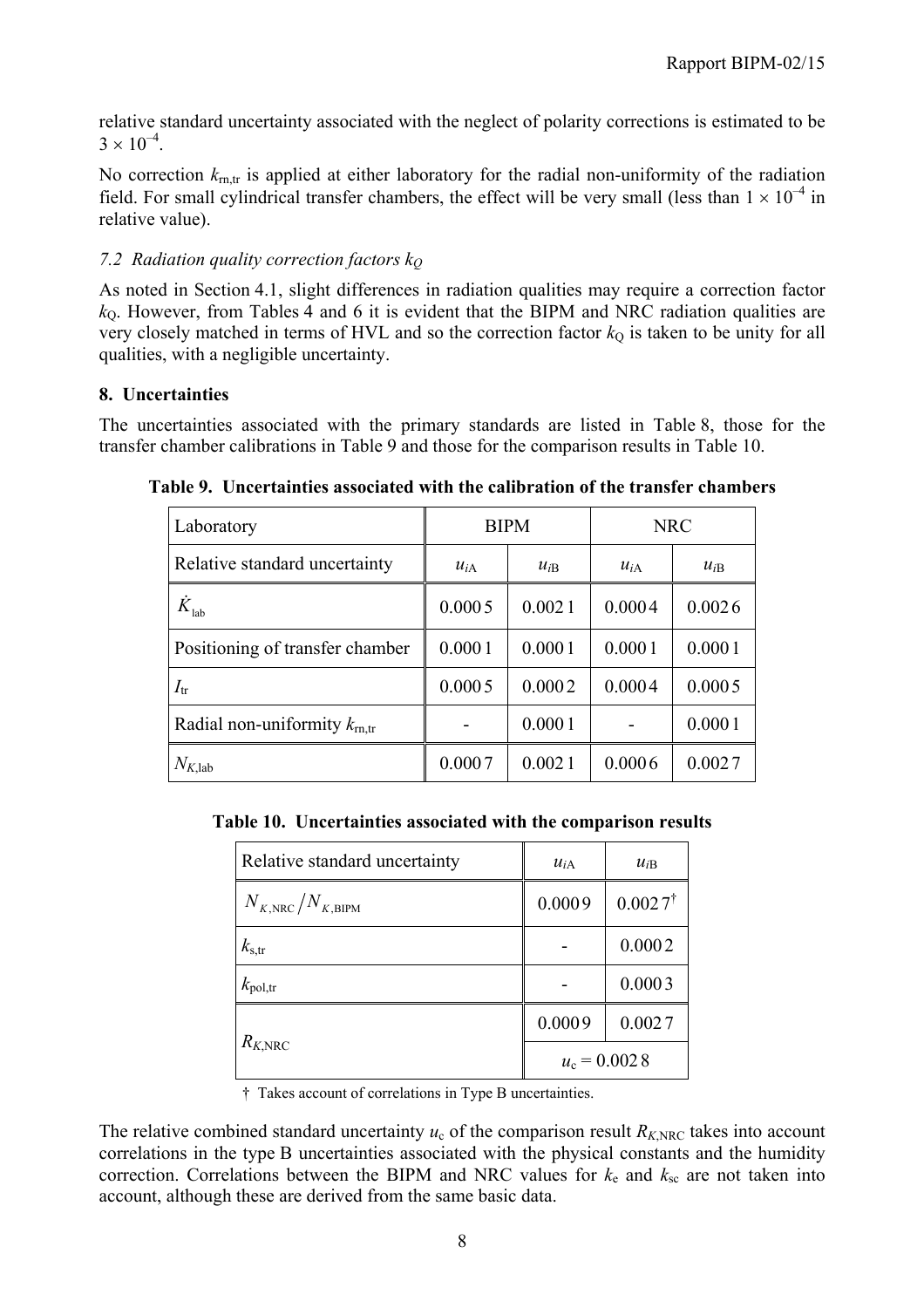### **9. Results and discussion**

The calibration coefficients determined at the BIPM and at the NRC are given in Table 11. The reference temperature for routine calibrations at the NRC is 22 °C; for the purpose of this comparison, the NRC calibration coefficients have been normalized to 20 °C. The calibration coefficients supplied by the NRC in December 1998 were corrected in March 1999 by the factor 1.0042. This correction results from the observation that two guard bars of the NRC standard had shorted. The uncertainty of this correction is negligible. No systematic changes were observed in the calibration results determined at the NRC before and after the calibrations at the BIPM.

| Generating<br>potential / kV                | 100   | 135   | 180   | 250   |
|---------------------------------------------|-------|-------|-------|-------|
| Transfer chamber 2572                       |       |       |       |       |
| $N_{K,\text{NRC}}$ / Gy $\mu\text{C}^{-1}$  | 42.16 | 41.56 | 41.12 | 40.73 |
| $N_{K,\text{BIPM}}$ / Gy $\mu\text{C}^{-1}$ | 42.39 | 41.82 | 41.49 | 41.12 |
| Transfer chamber 2587                       |       |       |       |       |
| $N_{K,\text{NRC}}$ / Gy $\mu\text{C}^{-1}$  | 42.02 | 41.42 | 40.95 | 40.55 |
| $N_{K,\text{BIPM}}$ / Gy $\mu\text{C}^{-1}$ | 42.29 | 41.71 | 41.33 | 40.94 |
| Transfer chamber 2595                       |       |       |       |       |
| $N_{K,\text{NRC}}$ / Gy $\mu\text{C}^{-1}$  | 42.23 | 41.51 | 40.98 | 40.51 |
| $N_{K,\text{BIPM}}$ / Gy $\mu\text{C}^{-1}$ | 42.43 | 41.80 | 41.36 | 40.91 |

**Table 11. Calibration coefficients for the transfer chambers**

The comparison results are summarized in Table 12. For all three transfer chambers, a significant trend in the ratio  $N_{K,\text{NRC}}/N_{K,\text{BIPM}}$  is observed, the value lowering by  $4 \times 10^{-3}$  between 100 kV and 250 kV. The variation in the results obtained for the three transfer chambers at a given radiation quality is consistent with the statistical uncertainties, the relative standard uncertainty of the mean value being  $5 \times 10^{-4}$  in the worst case (100 kV). In view of the stated comparison uncertainty of  $2.8 \times 10^{-3}$  (Table 10), the agreement between the two standards is less satisfactory than one might expect, ranging from two standard uncertainties at 100 kV to over three at 250 kV.

Regarding the observed trend with radiation quality, since the attenuation coefficients determined at the BIPM and at the NRC are very similar, the existence of an energy-dependent effect is most likely to arise from the values used for the correction factors  $k_e$  and  $k_{sc}$ . Values for these factors for both standards have been calculated by Burns [5] using the Monte Carlo code EGS4 [6]. Although differences between the existing and new values are within the combined uncertainties (typical agreement  $5 \times 10^{-4}$ ), their combined effect to some extent offsets the observed trend in the comparison results. Table 13 shows the results of this analysis. The revised comparison results at 100 kV, 135 kV and 180 kV are in reasonable agreement at the level of two standard uncertainties, although the result at 250 kV remains low. It should be emphasized that these Monte Carlo correction factors have not as yet been adopted by either laboratory and so the comparison result are those given in Table 12.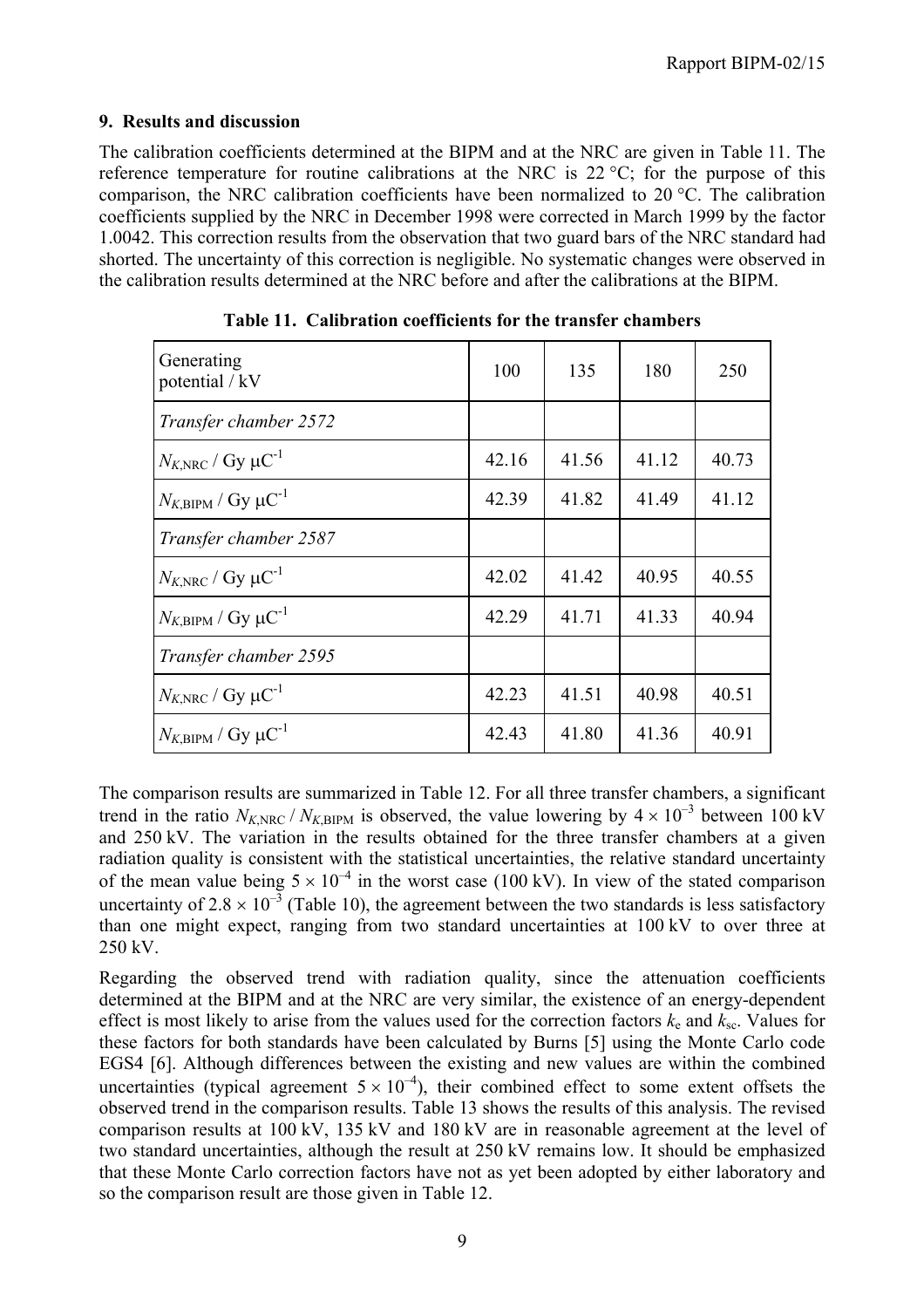| Generating<br>potential / kV                            | 100    | 135    | 180    | 250    |
|---------------------------------------------------------|--------|--------|--------|--------|
| $N_{K,\text{NRC}}/N_{K,\text{BIPM}}$ using chamber 2572 | 0.9947 | 0.9936 | 0.9911 | 0.9905 |
| $N_{K,\text{NRC}}/N_{K,\text{BIPM}}$ using chamber 2587 | 0.9936 | 0.9930 | 0.9908 | 0.9906 |
| $N_{K,\text{NRC}}/N_{K,\text{BIPM}}$ using chamber 2595 | 0.9954 | 0.9931 | 0.9909 | 0.9904 |
| $R_{K, \text{NRC}}$                                     | 0.9946 | 0.9932 | 0.9910 | 0.9905 |

# **Table 12. Comparison results**

**Table 13. Analysis of comparison results using revised correction factors**

| Generating<br>potential / kV               | 100    | 135    | 180    | 250    |
|--------------------------------------------|--------|--------|--------|--------|
| Monte Carlo $k_e$ for NRC standard         | 1.0000 | 1.0001 | 1.0009 | 1.0025 |
| Monte Carlo $k_e$ for BIPM standard        | 1.0001 | 1.0015 | 1.0044 | 1.0078 |
| Monte Carlo $k_{\rm sc}$ for NRC standard  | 0.9924 | 0.9937 | 0.9944 | 0.9959 |
| Monte Carlo $k_{\rm sc}$ for BIPM standard | 0.9951 | 0.9958 | 0.9963 | 0.9973 |
| Revised $R_{K, \text{NRC}}$ <sup>†</sup>   | 0.9935 | 0.9943 | 0.9926 | 0.9907 |

 $\dagger$  The Monte Carlo values for  $k_e$  and  $k_{sc}$  have not yet been adopted by either laboratory. Thus the comparison results are those given in Table 12.

A summary of the results of BIPM comparisons of air-kerma standards for medium-energy x rays, including the present comparison, is shown in Figure 1.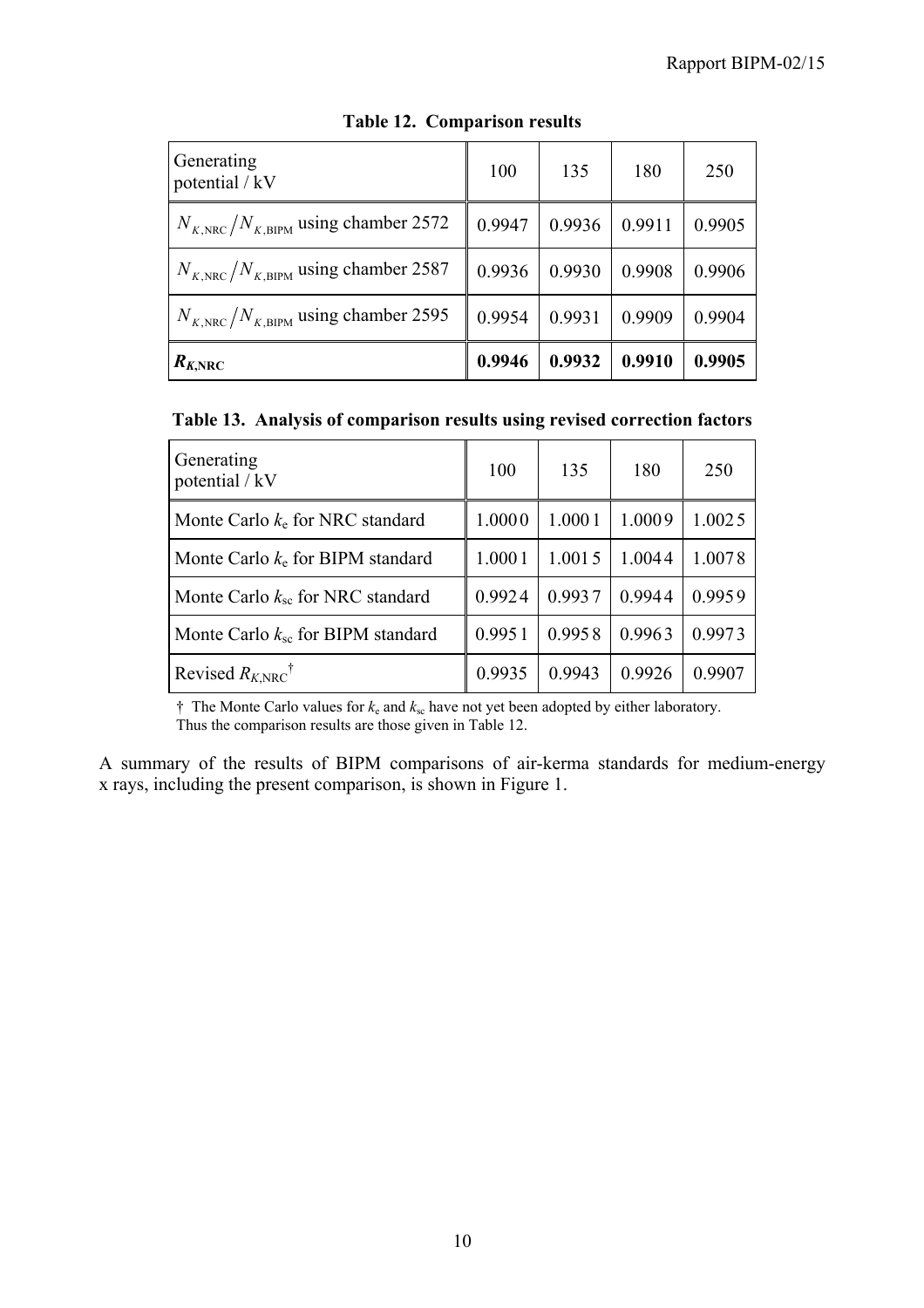# **References**

[1] BIPM, Qualités de rayonnement, CCEMRI(I), 1972, R15.

[2] BOUTILLON M., Mesure de l'exposition au BIPM dans le domaine des rayons X de 100 à 250 kV, 1978, *Rapport BIPM-*78/3.

[3] HENRY W.H., GARRETT C., The Canadian standard free-air chamber for medium quality x-rays, 1960, Can. J. Phys. **38** 1677.

[4] PARK J. H., Special Shielded Resistor for High-Voltage D-C Measurements, 1962, J. Res. Nat. Bur. Stand., **66C** 19.

[5] BURNS D.T., Consistent set of calculated values for electron-loss and photon-scatter corrections for parallel-plate free-air chambers, 1999, CCRI(I)/99-4.

[6] NELSON W.R., HIRAYAMA H., ROGERS D.W.O., The EGS4 Code System, 1985, *Stanford Linear Accelerator Report* SLAC 265.